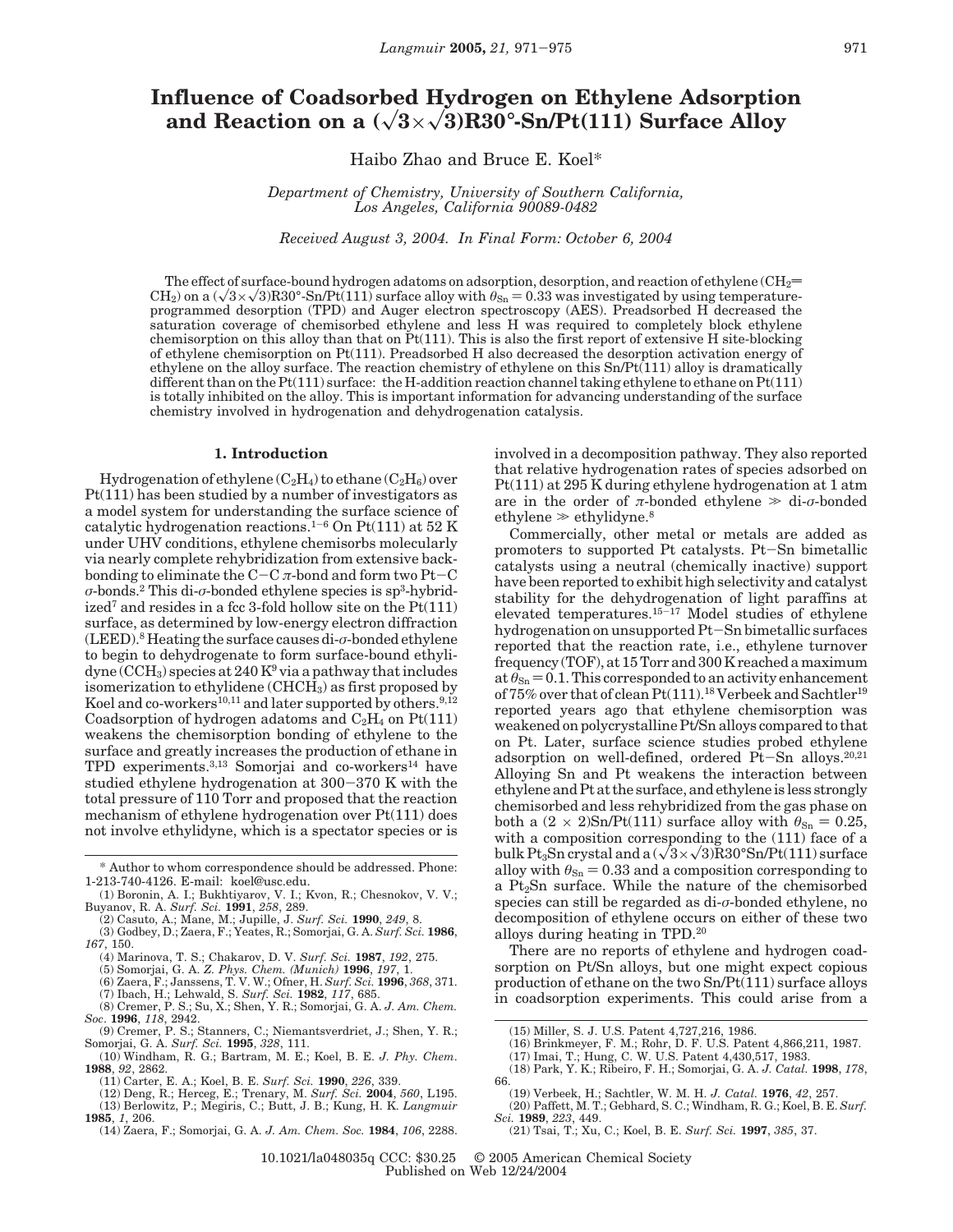confluence of the large increase in ethane production observed in TPD after  $H + C_2H_4$  coadsorption on Pt(111), the higher relative hydrogenation rate reported for *π*-bonded ethylene over that of di-*σ*-bonded ethylene on Pt(111) along with the decrease in rehybridization of chemisorbed ethylene on Pt/Sn alloys back toward that in the gas phase, and the slightly weaker Pt-H bond on Pt/Sn alloys,<sup>22</sup> which should create a more-labile H adatom.

To probe experimentally the influence of chemisorbed hydrogen on ethylene chemistry on Pt/Sn alloys, we have investigated the effect of hydrogen adatoms on adsorption, desorption, and reaction of ethylene on a  $(\sqrt{3}\times\sqrt{3})R30^{\circ}$ -Sn/Pt(111) surface alloy by using TPD and Auger electron spectroscopy (AES). We report these results herein. Because  $H_2$  does not adsorb on this alloy under UHV conditions,<sup>22</sup> an H-atom source was used to generate the hydrogen-precoverages investigated.

### **2. Experimental Methods**

Experiments were performed in a three-level UHV chamber at a typical background pressure of  $1 \times 10^{-10}$  Torr, as described earlier.<sup>23</sup> The Pt(111) crystal (Atomergic; 10 mm diam, 1.5 mm thick) was prepared by using  $1$ -keV Ar<sup>+</sup>-ion sputtering and oxygen treatments  $(5 \times 10^{-7}$  Torr O<sub>2</sub>, 900 K, 2 min) to give a clean spectrum using AES and a sharp  $(1 \times 1)$  pattern in LEED.

The  $(\sqrt{3}\times\sqrt{3})R30^{\circ}Sn/Pt(111)$  surface alloy was prepared by evaporating two monolayers of Sn onto the Pt(111) crystal surface and subsequently annealing the sample to 830 K for 20 s. On this surface prepared as above, Sn is incorporated substitutionally into the surface layer to form an ordered alloy with  $\theta_{\rm Sn} = 0.33$ , corresponding to a Pt2Sn surface. This surface is relatively "flat", but Sn atoms protrude 0.02 nm above the surface-Pt plane.<sup>24,25</sup> Importantly, forming this alloy structure eliminates all pure-Pt, 3-fold sites. For brevity herein, we will refer to the  $(\sqrt{3}\times\sqrt{3})$ -R30°-Sn/Pt(111) surface alloy as the  $\sqrt{3}$  alloy.

A Pt-tube doser was constructed, based on the design of Engel and Rieder,<sup>26</sup> as a pyrolytic source of gas-phase hydrogen atoms. The principal component is a bent Pt tube (1 mm o.d., 0.8 mm i.d.) into which a hole of 0.1 mm diameter was mechanically drilled. The tube was resistively heated to 1275 °C while watercooling kept an adjacent Cu block cold. The temperature of the Pt tube was directly measured by an optical pyrometer that was calibrated by the temperature of the  $Pt(111)$  crystal sample, as measured by a Cr/Al thermocouple. The estimated relative accuracy of the pyrometer reading was  $\pm 5$  °C. The flux of H atoms obtained from this source with the Pt tube at 800 °C, and the  $H_2$  pressure increased in the Pt tube until a background pressure of  $5 \times 10^{-8}$  Torr was measured in the UHV chamber was estimated to be  $3 \times 10^{13}$  atoms cm<sup>-2</sup> s<sup>-1</sup>. This value was obtained by assuming that the initial sticking coefficient of H atoms on Pt(111) at 100 K was unity and using the H adatom coverage and subsequent  $H_2$  yield in TPD produced from the well-known decomposition of ethylene on Pt(111).<sup>10</sup>

H2 (Matheson; 99.99%) was introduced via a variable leak valve (Granville-Phillips) into the Pt-tube doser after passing through a liquid-nitrogen-cooled, U-tube trap.  $C_2H_4$  (Matheson; 99.99%) was introduced via a microcapillary array doser connected to the gas line through a leak valve. All of the exposures reported here are given simply in terms of the pressure measured by the ion gauge in the UHV chamber. No attempt was made to correct for the flux enhancement of the doser or ion gage sensitivity. Mass spectrometry performed in the UHV chamber showed no appreciable concentration of impurities in the source gases.

For all TPD experiments, the heating rate was  $3.6 \text{ K s}^{-1}$  and all exposures were given with the surface temperature at 100 K.



**Figure 1.**  $H_2(2 \text{ amu})$ , ethylene  $(28 \text{ amu})$ , and ethane  $(30 \text{ amu})$ TPD spectra following 0.24-L ethylene exposures on a  $(\sqrt{3}\times\sqrt{3})$ -R30° Sn/Pt(111) surface alloy with 0.14-ML preadsorbed H at 100 K.

AES measurements were made with a double-pass cylindrical mirror analyzer (CMA). The electron gun was operated at 3-keV beam energy and 1.5-*µ*A beam current. Coverages, *θi*, reported herein are referenced to the surface atom density of Pt(111) such that  $\theta_{\text{Pt}} = 1.0 \text{ ML}$  is defined as  $1.505 \times 10^{15} \text{cm}^{-2}$ .

#### **3. Results**

TPD was used to probe monolayer (saturation) coverages of ethylene on a clean and H-precovered  $\sqrt{3}$  alloy at 100 K. Possible gas-phase reaction products formed during TPD were monitored at 2, 26, 28, 30 amu, but only the desorption of  $H_2$  (2 amu) and ethylene (28 amu) were identified, as shown in Figure 1. The most significant finding of this investigation is that *the reaction pathway that is so prominent on Pt(111)*3,13 *between coadsorbed H adatoms and ethylene resulting in the evolution of gasphase ethane upon heating is totally blocked on the*  $\sqrt{3}$ *alloy.*

Desorption spectra for the  $H_2$  and  $C_2H_4$  products are shown in Figures 2 and 3. The desorption spectra of  $H_2$ were not perturbed to any significant extent by the subsequent coadsorption of 0.24-L ethylene, as shown in Figure 2. This ethylene exposure exceeds by at least 30% the amount required to saturate a "clean"  $\sqrt{3}$  alloy surface, i.e., with  $\theta_H = 0$ , at 100 K. H<sub>2</sub> desorption at low  $\theta_H$  occurs at 265 K in a peak that shifts to 253 K with increasing *θ*H. Upon saturation of this peak, a second peak at 215 K evolves at higher  $\theta_H$ . The features below 200 K are in part from the cracking of ethylene in the mass spectrometer. The  $H_2$  desorption peaks are about 15 K lower than  $D_2$ desorption peaks reported previously on the  $\sqrt{3}$  alloy,<sup>22</sup> which is attributed to kinetic isotope effects (in addition

<sup>(22)</sup> Voss, M. R.; Busse, H.; Koel, B. E. *Surf. Sci.* **1998**, *414*, 330. (23) Zhao, H.; Kim, J.; Koel, B. E. *Surf. Sci.* **2003**, *538*, 147.

<sup>(24)</sup> Overbury, S. H.; Mullins, D. R.; Paffett, M. T.; Koel, B. E. *Surf.*

*Sci.* **1991**, *254*, 45. (25) Atrei, A.; Bardi, U.; Rovida, G.; Torrini, M.; Zanazzi, E.; Ross,

P. N. *Phys. Rev. B* **1992**, *46*, 1649.

<sup>(26)</sup> Engel, T.; Rieder, K. H. In Structural Studies of Surfaces; Höhler, G., Ed.; Springer: Berlin, 1982; Vol. 91, p 55.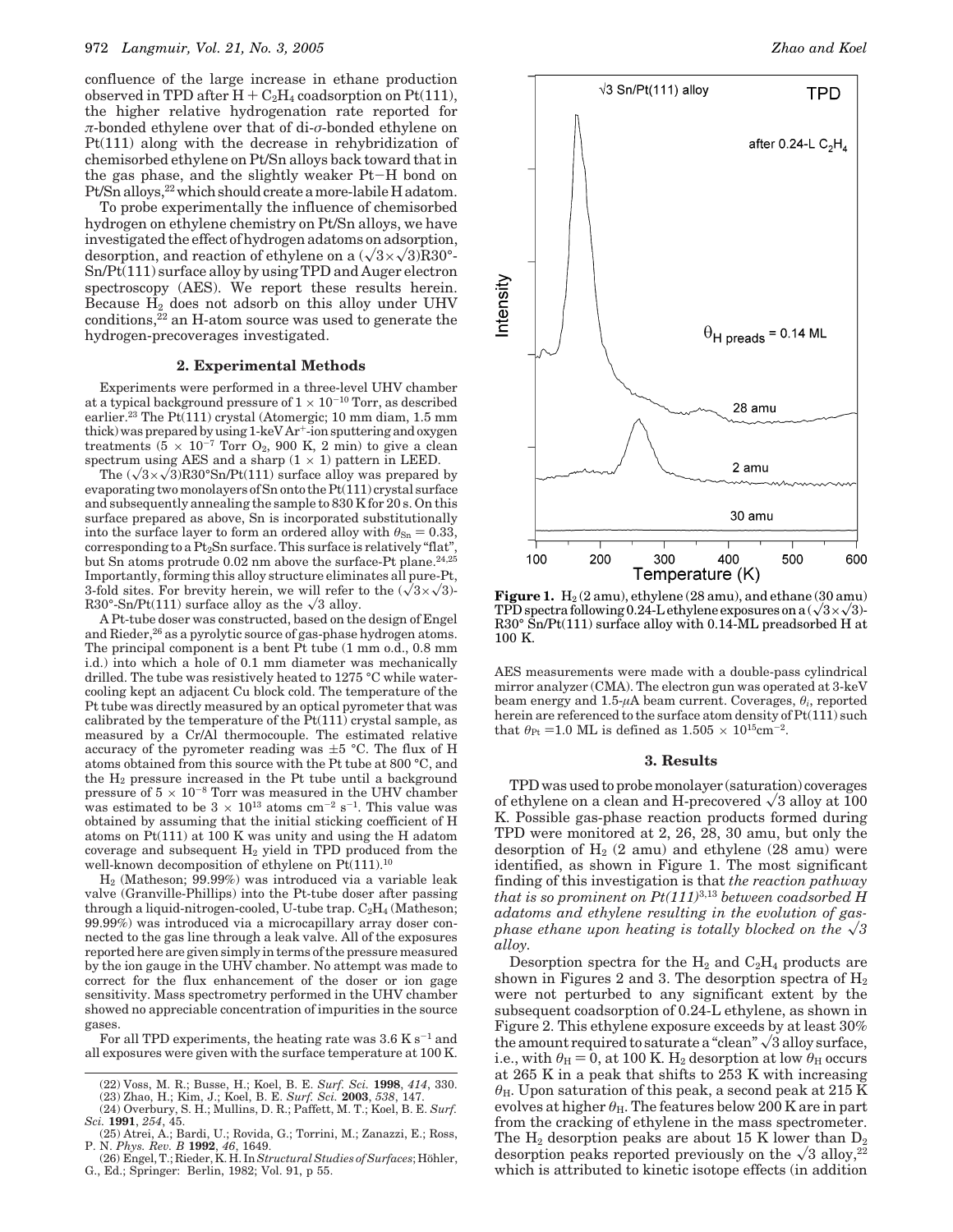

Figure 2.  $H_2$  TPD spectra following 0.24-L ethylene exposures on a  $(\sqrt{3}\times\sqrt{3})R30^{\circ}$  Sn/Pt(111) surface alloy at 100 K that has been precovered with varying amounts of H adatoms.



**Figure 3.** Ethylene TPD spectra following 0.24-L ethylene exposures on a  $(\sqrt{3}\times\sqrt{3})R30^{\circ}$  Sn/Pt(111) surface alloy at 100 K that has been precovered with varying amounts of H adatoms.

to different heating rates). As shown in Figure 3 for small precoverages of H adatoms, subsequent ethylene exposures produced ethylene desorption in TPD in a peak at 170 K, which is 10 K lower than that from a clean  $\sqrt{3}$ alloy. With increasing  $\theta_H$ , ethylene desorption shifted to



**Figure 4.** Influence of preadsorbed H adatoms on the monolayer (saturation) coverage of ethylene on a  $(\sqrt{3}\times\sqrt{3})R30^{\circ}$  Sn/ Pt $(111)$  surface alloy at 100 K.

lower temperatures, and eventually ethylene desorbed in a peak at  $162$  K for  $\theta_H \geq 0.19$  ML. An important observation shown in Figure 3 is that the intensity of the ethylene desorption peak decreases with increasing  $\theta_{\rm H}$ , and we will expand on this observation below. The small desorption feature observed between 350 and 400 K in Figure 3 is from CO desorption from adsorbed CO ( $\theta_{\text{CO}}$  < 0.02 ML) accumulated from the background gas. Assuming firstorder kinetics with a preexponential factor of  $10^{13}$  s<sup>-1</sup>, the Redhead method<sup>27</sup> can be used to estimate a desorption activation energy  $E_d$  for ethylene. A value of  $E_d = 45.5$  kJ mol<sup>-1</sup> was found for  $C_2H_4$  adsorbed on the clean  $\sqrt{3}$  alloy, and this was decreased to  $40.8 \text{ kJ mol}^{-1}$  on the larger H precoverages on the  $\sqrt{3}$  alloy. In cases such as this where no appreciable barrier to adsorption is expected to exist, the desorption activation energy is equal to the adsorption energy and one sees that hydrogen weakens slightly (∼10%) the bonding interaction of coadsorbed ethylene to the alloy surface.

Figure 4 summarizes the influence of preadsorbed H adatoms on the ethylene monolayer (saturation) coverage on the  $\sqrt{3}$  alloy, as obtained by integration of the ethylene TPD peak areas. The saturation coverage of ethylene on the clean  $\sqrt{3}$  alloy was set to 1.0 on the left axis, and this corresponds to an actual coverage of  $0.27$  ML.<sup>21</sup> The actual ethylene coverages are provided on the right-hand axis. Ethylene coverage was decreased linearly with increasing amounts of preadsorbed H adatoms. For  $\theta_H = 0.30$  ML, the ethylene saturation coverage is reduced to only 18% of that on the clean  $\sqrt{3}$  alloy. Extrapolation of the line given in Figure 4 indicates that the chemisorption of di*σ*-bonded ethylene will be completely blocked when 0.35 ML of H adatoms is preadsorbed on the  $\sqrt{3}$  alloy surface.

To understand the quantitative aspects of the decrease in the saturation coverage of ethylene with increasing coverages of preadsorbed H on the  $\sqrt{3}$  alloy, we also carried out one coadsorption experiment on Pt(111). AES was used to measure the amount of adsorbed ethylene on the surface with and without preadsorbed hydrogen. Figure 5 shows two AES spectra, one obtained after a saturation exposure of ethylene on clean Pt(111) (bottom) and the other after the same ethylene exposure on a Pt(111) surface that had been precovered by  $0.6$ -ML H (top). The C(272):Pt(237) ratio shown for the bottom spectrum corresponds to  $\theta_{\rm C} = 0.50$  ML  $(\theta_{\rm C, H} = 0.25$  ML<sup>10</sup>) on clean Pt(111). This ratio 0.50 ML ( $\theta_{\text{C}_2\text{H}_4}$  = 0.25 ML<sup>10</sup>) on clean Pt(111). This ratio

<sup>(27)</sup> Redhead, P. A. *Vacuum* **1962**, *12*, 203.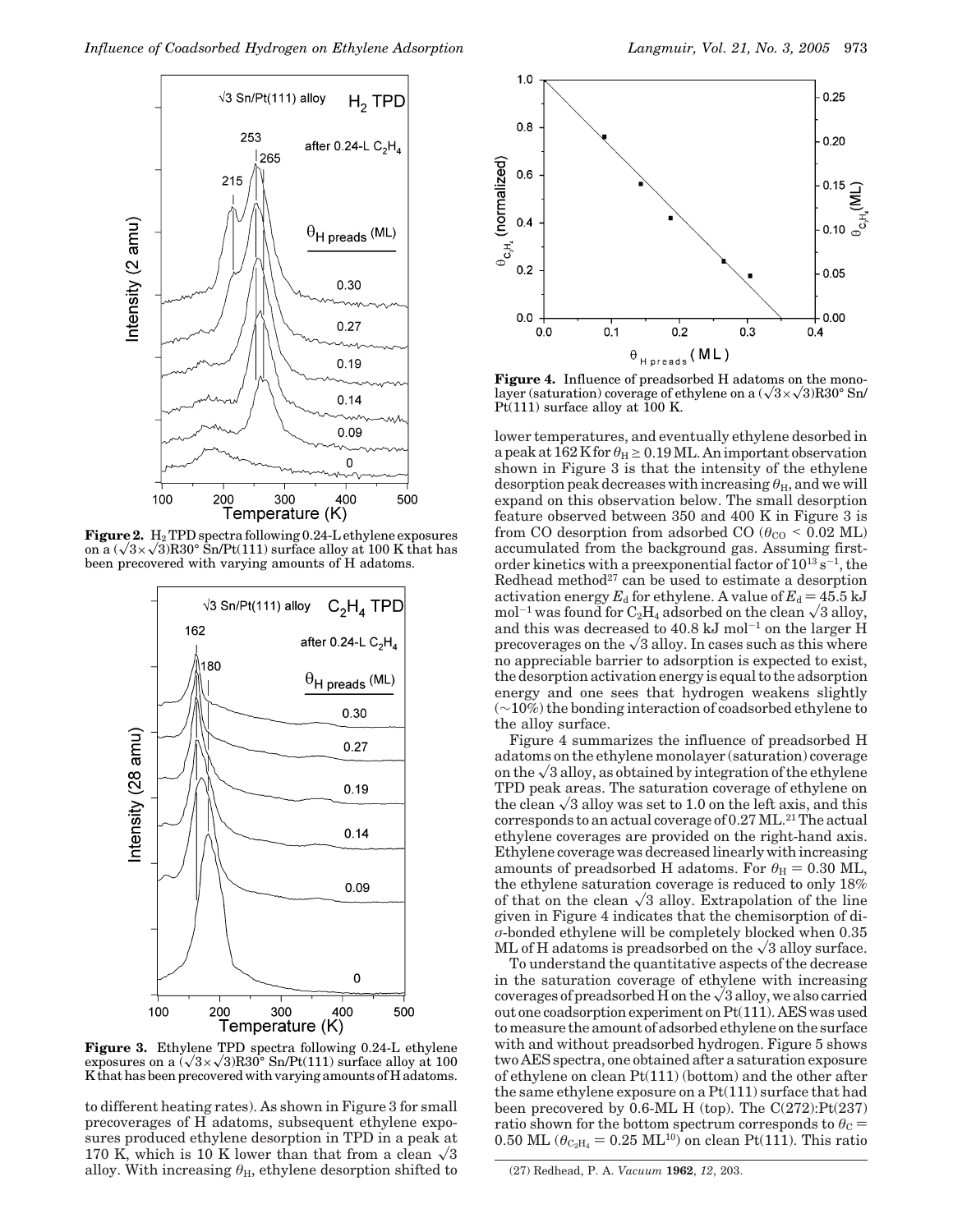

**Figure 5.** AES spectra obtained following adsorption of a monolayer (saturation) coverage of ethylene on clean Pt(111) (bottom) and a 0.6-ML H precovered Pt(111) surface (top).

decreases dramatically from that on Pt(111) to that of  $C(272):Pt(237) = 0.17$  for ethylene adsorbed on 0.6-ML H precovered Pt(111). This ratio corresponds to  $\theta_{\rm C} = 0.15$  $ML (\theta_{C_2H_4} = 0.07$  ML). These data suggest that H adatoms effectively block ethylene access to Pt sites on both Pt(111) and the  $\sqrt{3}$  alloy. Such site blocking effects of preadsorbed H have also been observed for benzene<sup>28</sup> and 1,3-butadiene29 chemisorption on Pt(111). Preadsorbed hydrogen on Pt(111) also blocks ethylene chemisorption sites, but more hydrogen than on the alloy is required to eliminate chemisorbed ethylene on Pt(111) at 100 K. On the  $\sqrt{3}$ alloy, preadsorbed  $\theta_H = 0.30$  ML blocked 82% of ethylene adsorption sites while twice as much hydrogen,  $\theta_{\text{H}} = 0.60$ ML, only blocked 70% of the ethylene adsorption sites on Pt(111). This means that ethylene cannot chemisorb on Sn sites or on many of the remaining Pt sites on the  $\sqrt{3}$ alloy. On the  $\sqrt{3}$  alloy, Sn only occupies 33% of the surface area and 67% is still available as Pt sites. Our results show that only 0.35 ML of preadsorbed H, which occupies one-half the available Pt sites, will totally block the adsorption of ethylene. This indicates that two Pt atoms are required for ethylene adsorption.

#### **4. Discussion**

Hydrogen coadsorption weakens the interaction between ethylene and the  $(\sqrt{3}\times\sqrt{3})R30^{\circ}$ -Sn/Pt(111) alloy surface. One effect is to cause a decrease in the adsorption energy of coadsorbed di-*σ*-bonded ethylene, but this perturbation is rather small. The most significant, and unexpected, effect of hydrogen coadsorption is to cause a nearly 1:1 "site-blocking" of ethylene chemisorption. *Preadsorption of 0.3-ML H is sufficient to eliminate population of di-σ*-bonded ethylene on the  $\sqrt{3}$  alloy surface.

There is a direct, large repulsive interaction between coadsorbed H adatoms and ethylene molecules on the  $\sqrt{3}$ alloy.29 Such a geometric or site-blocking effect has often been invoked to explain the action of a second metal atom, such as Sn or Bi, or other adatoms, such as S, O, or C, on transition metal chemistry, but such an effect is rarely used in explaining the action of the relatively "small" H adatoms. The site-blocking behavior of H on the  $\sqrt{3}$  alloy and Pt(111) is similar, although one might expect small differences to arise from the weaker, and thus longer, Pt-H bond on the alloy which allows the H adatom to sit higher at the surface or perhaps have a little additional negative charge, and thus larger diameter, interfering with the close approach of ethylene to Pt atoms at the surface needed to facilitate strong bonding interactions. The large difference in the amount of H needed on the  $\sqrt{3}$ alloy and Pt(111) to completely eliminate sites for ethylene to chemisorb arises from the influence of alloyed Sn. These surface Sn atoms directly eliminate Pt sites by their physical presence and also affect the electronic structure of neighboring Pt sites.30,31

Another possible influence is that preadsorbed H exerts an electronic or ligand effect in which H adatoms change the local density of states at Pt sites on the  $\sqrt{3}$  alloy, and this inhibits back-bonding so severely that di-*σ*-bonded ethylene cannot be formed. There is support for this notion. RAIRS has been used to show that di-*σ*-bonded ethylene on Pd(111) is converted to  $\pi$ -bonded ethylene when the surface is presaturated by H adatoms.<sup>32</sup> First-principles calculation of ethylene and H coadsorption on  $Pd(110)^{33}$ shows that the presence of coadsorbed H increases the four-electron repulsion between the ethylene *π* orbital and the d*z*<sup>2</sup> band of the metal and decreases the back-donation interaction between the metal  $d_{z}$ <sup>2</sup> orbital and the ethylene *π*\* orbital. Because ethylene is already less rehybridized on the  $\sqrt{3}$  alloy than on Pt(111), the addition of coadsorbed hydrogen could reduce the back-bonding just enough to convert di-*σ*-bonded ethylene to *π*-bonded ethylene, which is only physisorbed on the  $\sqrt{3}$  alloy and therefore not adsorbed at 100 K (desorbing at 85 K on K/Pt(111)<sup>34</sup>).

The other major finding of this work is the large difference in hydrogenation activity in these experiments between the Pt(111) surface and the  $\sqrt{3}$  alloy. Coadsorption of H adatoms and ethylene on Pt(111) forms mostly ethane upon heating.3,13 *This reaction pathway is totally blocked on the*  $\sqrt{3}$  *alloy*. This is unexpected. Alloyed Sn in  $Pt(111)$  shifts the sp<sup>3</sup>-hybridization of carbon atoms in di-*σ*-bonded ethylene in the direction of sp2-hybridized carbon in  $\pi$ -bonded ethylene,<sup>20</sup> and it has been reported that *π*-bonded ethylene hydrogenates to ethane much faster than di-σ-bonded ethylene under catalytic conditions on  $Pt(111).8$  However, Domen's recent IRAS findings<sup>35</sup> excluded the existence of  $\pi$ -bonded ethylene under similar catalytic conditions, and they concluded that the ratedetermining step of hydrogenation does not involve forming either di-*σ*-bonded or *π*-bonded ethylene (they proposed that activation of hydrogen plays an important role in ethylene hydrogenation under catalytic conditions). Our finding that no ethylene hydrogenation occurs upon heating a coadsorbed monolayer of H adatoms and ethylene on the  $\sqrt{3}$  alloy implies that *π*-bonded ethylene is not particularly reactive and ethylene simply desorbs at a temperature that is lower than that required for hydrogenation.

Our results have important implications for modeling and understanding catalytic hydrogenation over bimetallic Pt/Sn catalysts. Adding Sn to supported Pt catalysts causes a dramatic decrease in catalytic activity for the propene  $(C_3H_6)$  hydrogenation reaction.<sup>36</sup> The hydrogenation activity for ethylene and 1-hexene  $(C_6H_{12})$  is also inhibited

(31) Batzill, M.; Beck, D. E.; Koel, B. E. *Surf. Sci.* **2000**, *466*, L821. (32) Stacchiola, D.; Azad, S.; Burkholder, L.; Tysoe, W. T. *J. Phys.*

<sup>(29)</sup> Zhao, H.; Koel, B. E. *Surf. Sci.*, submitted for publication.

<sup>(30)</sup> Pick, S. *Surf. Sci.* **1999**, *436*, 220.

*Chem. B* **2001**, *105*, 11233. (33) Fihol, J. S.; Simon, D.; Sautet, P. *J. Phys. Chem. B* **2003**, *107*,

<sup>1604.</sup> (34) Cassuto, A.; Touffaire, M.; Hugenschmidt, M.; Dolle, P.; Jupille,

J. *Vacuum* **1990**, *41*, 161. (35) Ohtani, T.; Kubota, J.; Kondo, J. N.; Hirose, C.; Domen, K. *J.*

*Phys. Chem*. *B* **1999**, *103*, 4562. (36) Galvagno, M.; Staiti, P.; Antonucci, P.; Donato, A.; Pietropaolo, R. *J. Chem. Soc, Faraday Trans.* **1983**, *79*, 2605.